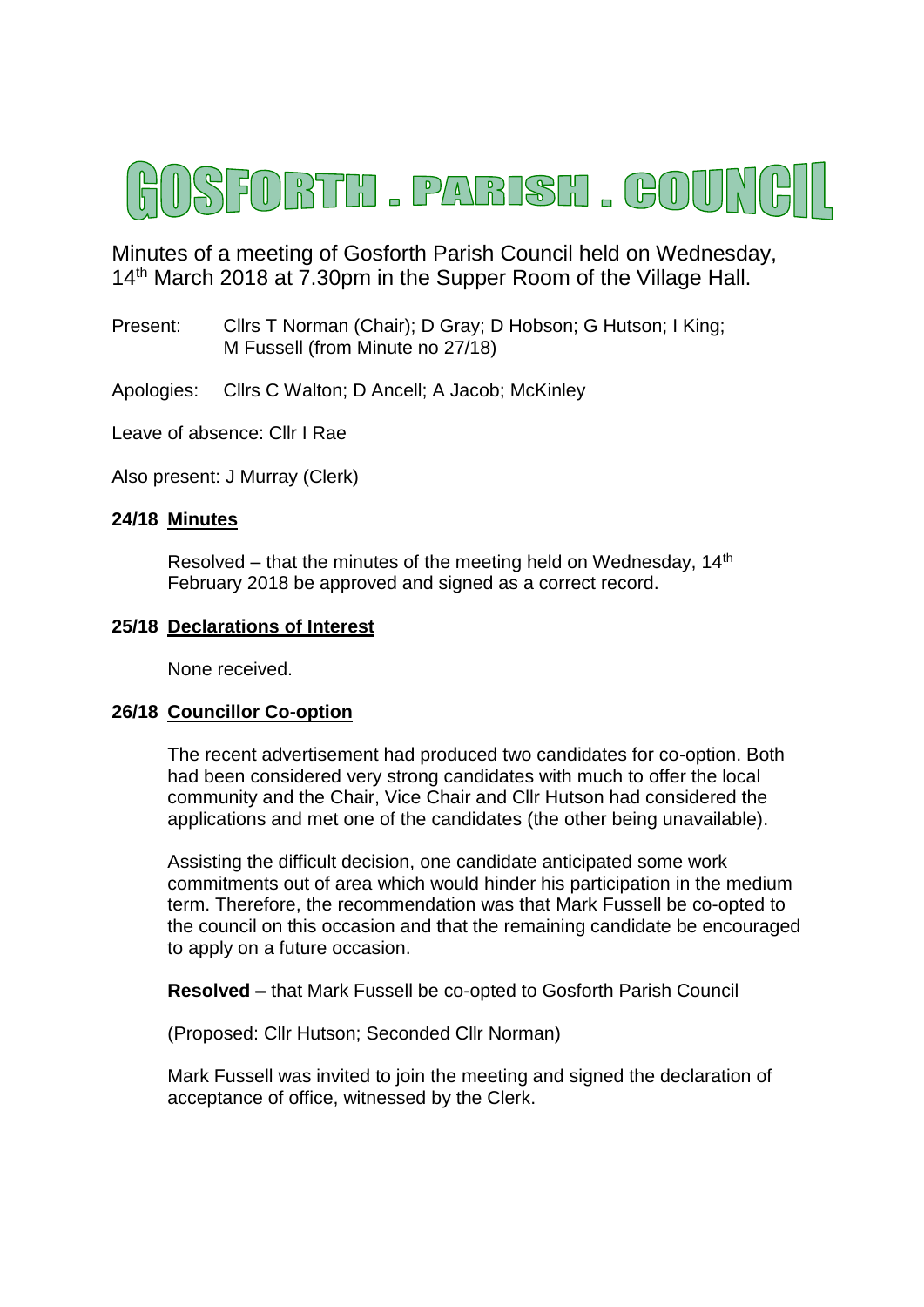# **27/18 Planning Matters**

The Council considered proposals for the Bungalow on Whitecroft, where, following advice, it was now proposed to demolish the existing bungalow and rebuild a dormer bungalow with the aim of a well-insulated building. Nieghbours had been notified and there had been no adverse comment. The Council supported the application.

The second application to be considered was for permanent planning permission for the security fence at Newton Manner. On circulating the application, there had not been unanimity of view and therefore the application had been brought to the meeting and an extension secured.

However, it was agreed at Parish Council that it was not clear why such a fence needed to be retained for the amenity project that was proposed and why a more friendly barrier could not be considered. This being the case the Parish Council agreed that their response would be that they would be happy for a further temporary application to be lodged, however, were not content with the permanent retention of a security fence unless there was some overriding explanation (which had not been forthcoming thus far).

### **28/18 Gosforth Village Care and Assets**

Cllr Gray noted that the scouts were fundraising to make a donation to the Parish Council for a bench and the Parish Council was requested to support the positioning of the bench on the cycle way subject to approval by the County Council and to meet the cost of siting the bench. This was agreed.

Cllr Hutson raised the issue of parking which continued to prove problematic. The council was informed that Cllr Ancell was monitoring car park useage and that the park and ride at Greengarth had only just started and there was a need to see how the situation evolved. It was asked that Cllr McKinley be approached to give an overview of the administration of their parking.

The Clerk informed the Council that her advice had been sought on the accessibility of the Supper Room in the Public Hall as the stairlift was no longer operational and parts obsolete. The Clerk noted that 'reasonable adjustment' was required to meet the requirements of the Equality and Diversity Act 2010. The Parish Council, and the Lake District National Park Authority, really did need accessible accommodation. This being the case, the Parish Council was requested to meet in future in the Library on the same terms and conditions as were currently the case. Accessibility to the Supper room could form part of a funding bid for wider improvements to the Public Hall.

**Resolved –** that the venue for Parish Council meetings move to the Library.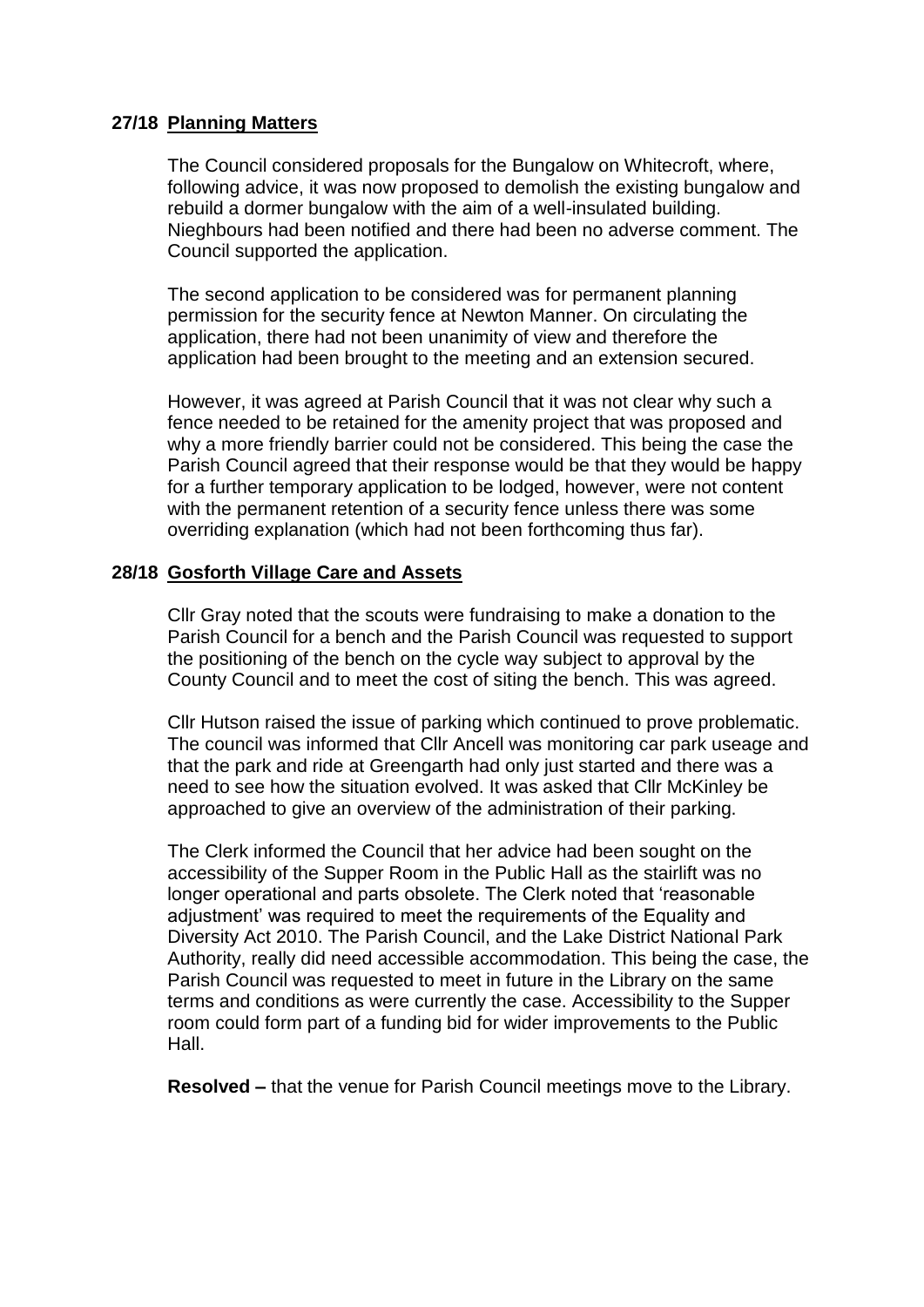# **29/18 Public Participation**

A member of the public present raised the issue of the trees at Ellerslie House. He was advised that he landowner had been approached and had arranged for inspection and had been informed that there was no danger from the remaining trees.

# **30/18 Meetings**

Cllr Norman had attended the Parish Council Forum. In addition to the transport plan, Sellafield Ltd had explained that a planning application was anticipated for a retreatment plant. This was significant build and very important for the future of Sellafield. They were forewarning of the scale of the building. They had also circulated on a confidential basis a list of the planning application for the next 10 years, which anticipated significant construction.

It could be anticipated that with the build programme at Sellafield, coupled with nuclear new build, that the influx of contractors might be significant over the next 10-15 years.

The CRUG AGM was noted and Cllr Gray would try to attend.

# **31/18 Financial and Administrative Matters**

The Clerk drew attention to the fact that three applications had been received so far for the clerk vacancy. It was agreed that shortlisting take place at the next meeting and that a panel be approved for subsequent interview. A list of questions would be drawn up in advance of interview.

The Clerk requested the appointment of Kathryn Lee as internal auditor for 2017/18 accounting statements, the cost of which was a £60 honorarium. Kathryn was AAT qualified.

The Bank reconciliation for February 2018 and payment were received and signed by the Chair.

The Clerk noted that insurance was being looked at again, but that the existing suppliers had confirmed that they were willing to continue on the same terms and conditions as previously. Other quotes were looking at reasonable reductions.

The Clerk noted that the renewal terms and conditions for EON were not favourable and that she had compared with other suppliers. The most favourable was Scottish Power and a comparison of figures for both the Public Conveniences and the Public Hall was presented. It was anticipated that over three years, there would be a saving of around £550 on the quote from Eon for the Public Hall and that the public conveniences would stay as per current costs.